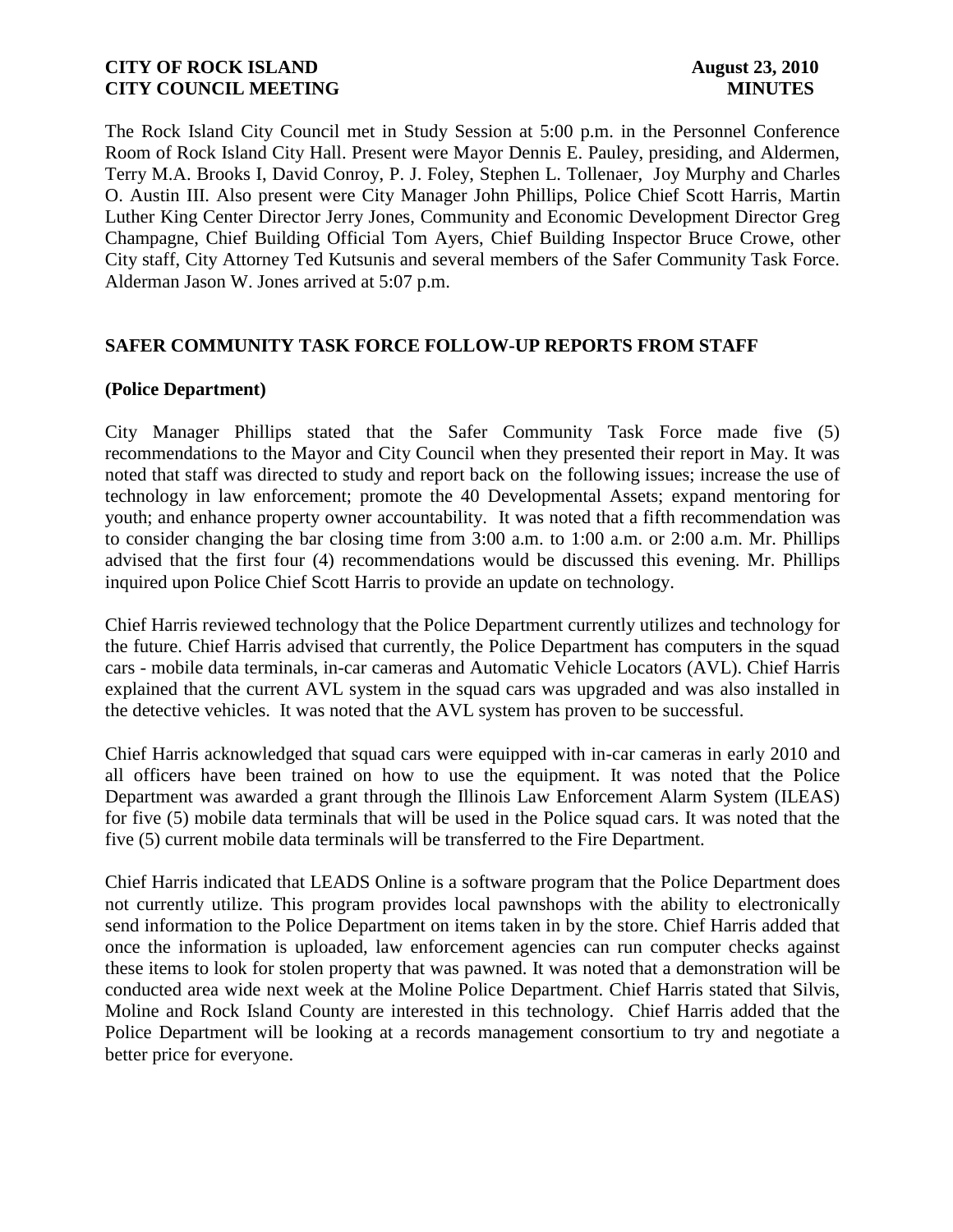Chief Harris indicated that AFIS, which is an Automated Fingerprint Identification System, will allow the Police Department to run fingerprints through the system and compare the prints to a data base of prints. Chief Harris added that this would be tied to the Rock Island County, State of Illinois and Scott County data bases. Chief Harris advised that Live Scan is a piece of equipment that will work in conjunction with the AFIS system, and will allow the Police Department to obtain fingerprints that can be added to the AFIS system and be compared against prints that are already in the system. It was noted that the Firearms Training Simulator (FATS) will also be purchased and this piece of equipment is a training simulator that allows officers to respond and react to video recorded scenarios of various situations.

Chief Harris indicated that the Police Department is looking to purchase cameras for overt and covert operations. Chief Harris stated that the funding for the new cameras and upgrades is available through the Police Department's State Drug Forfeiture Fund. Chief Harris also discussed Facial Recognition Software. It was noted that this is new software that is now being designed, marketed and being field tested. The software is designed to match up a facial picture or video of an unknown person to a data base of known individuals. It was noted that Chief Harris did not recommend purchasing this new software at this time.

Council discussed these technologies and upgrades as it relates to the Safer Community Task Force's recommendation of increasing law enforcement technology.

### **(Martin Luther King Center)**

Martin Luther King Center Director Jerry Jones discussed promoting the 40 Developmental Assets and expanding mentoring for youth. Mr. Jones stated that his overall recommendation on both topics is to work collaboratively with the United Way of the Quad Cities. It was noted that the United Way of the Quad Cities has put a lot of time, money and resources into the 40 Developmental Assets and youth mentoring. Mr. Jones suggested that the City stay in touch with the United Way in regards to regional efforts that they are making with the 40 Developmental Assets, and seek opportunities for specific information for Rock Island in regards to the development of those assets.

Mr. Jones then discussed the survey that was included in his report regarding asset development. Mr. Jones advised that by having meetings with the United Way of the Quad Cities on a regular basis would give the City an opportunity to discuss ways to mutually support each other in regards to the 40 Developmental Assets. Mr. Jones also recommended to Council to focus on four (4) specific assets in the category of Empowerment, which include Community Values Youth, Youth as Resources, Service to Others and Safety. Another action that Mr. Jones recommended is to encourage neighborhood organizations to adopt an asset. Mr. Jones offered that other activities that Council may want to consider include; creating or enhancing messages on the public access channel and website that encourage the development of assets; include support of the assets in the goals for the City of Rock Island; create a directory that centers on asset attainment; and require that appropriate City departments adopt or highlight activities that develop specific assets.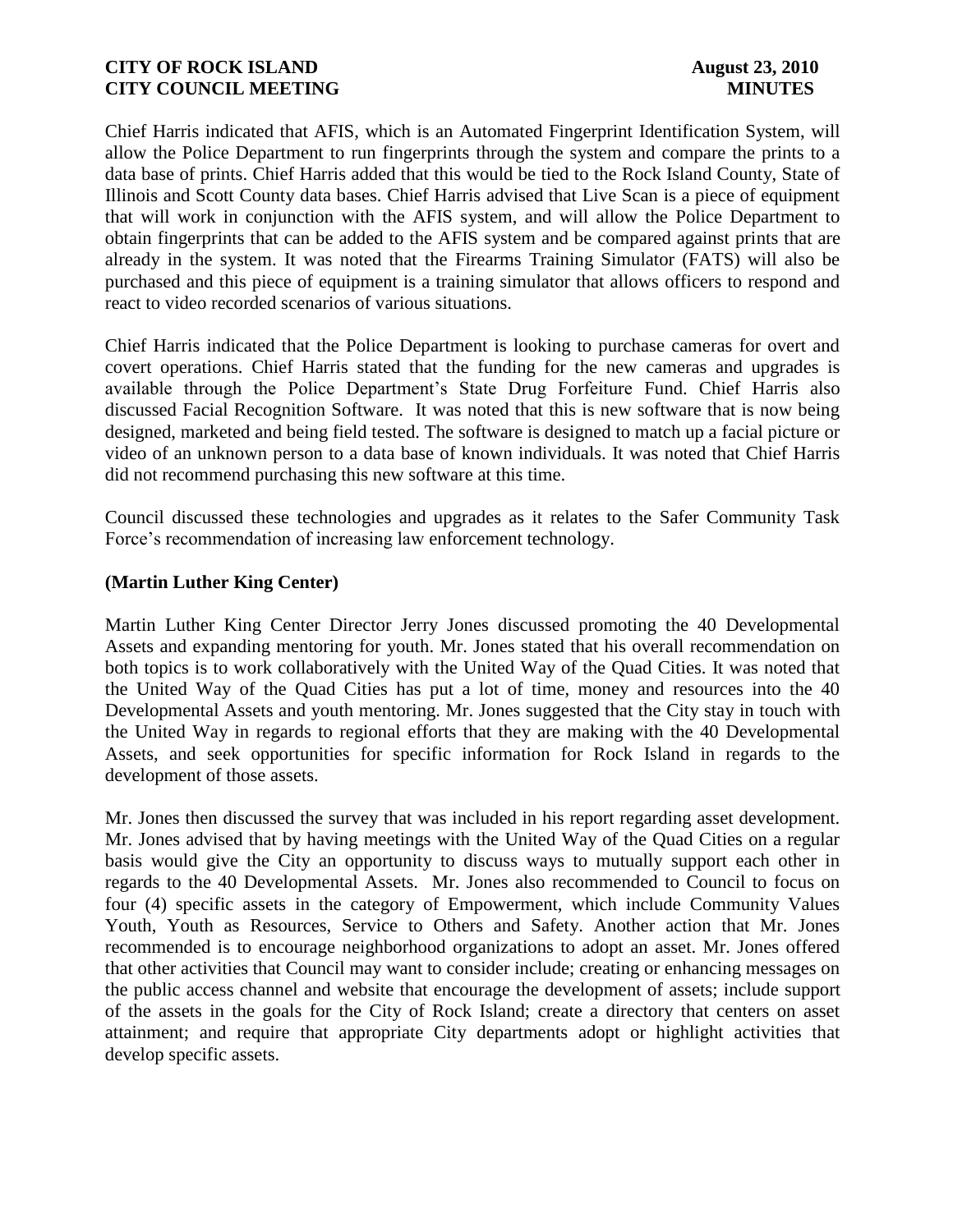Mr. Jones discussed mentoring as it relates to the 40 developmental Assets. It was noted that Mr. Jones recommended that the City participate and encourage participation in ACHIEVE Quad Cities. Mr. Jones advised that ACHIEVE Quad Cities is a program initiated by the United Way of the Quad Cities, which seeks to lower school drop-out rates in the Quad Cities by pairing youth with mentors. Mr. Jones added that the overwhelming need for this effort is volunteers.

Discussion followed regarding United Way as it relates to ACHIEVE Quad Cities concerning encouragement of City staff for participation in the classrooms.

### **(CED – Inspection Division)**

Community and Economic Development Director Greg Champagne discussed strategies to enhance property owner accountability in regards to the recommendations of the Safer Community Task Force. Mr. Champagne advised that one way to gain greater code compliance is to provide an incentive to rental property owners to better understand and meet code requirements. Mr. Champagne recommended increasing the rental property registration licensing fee from \$35.00 to \$100.00 and offering a rebate of \$65.00 if the owner attends at least one (1) property maintenance code compliance course. Mr. Champagne noted that the Rental Inspection program is supported by the General Fund and Community Development Block Grant (CDBG) dollars.

Council discussed this recommendation as it relates to property owner accountability and meeting and understanding code requirements. Chief Building Official Tom Ayers commented that some rental property owners have an incomplete knowledge of the code requirements and a training course will provide the opportunity for these owners to be in compliance.

Council also discussed rental licenses, fees, training courses and rebates as it relates to how the process and plan would be administered.

Chief Building Inspector Bruce Crowe discussed compliance as it relates to interior and exterior inspections. Mr. Crowe noted that the City gets a lot of good compliance without going to the Notice of Violation level.

Mr. Champagne stated that earlier this year, the City was notified that the initial CDBG entitlement was increased by 8.4%. It was noted that Council policy indicates that additional funds be allocated on a proportional basis to CDBG recipients. Mr. Champagne offered that for Inspections, \$42,000.00 is available for additional code enforcement efforts. Mr. Champagne stated that staff is recommending that these additional funds be targeted towards increasing efforts to pursue chronic property code violators.

After more discussion, City Manager Phillips stated that staff will take some of the suggestions from this discussion relating to the registration fees and look at how it will be structured, and what the legal strategies may be for the chronic offenders that the task force was looking at in regards to the problem properties.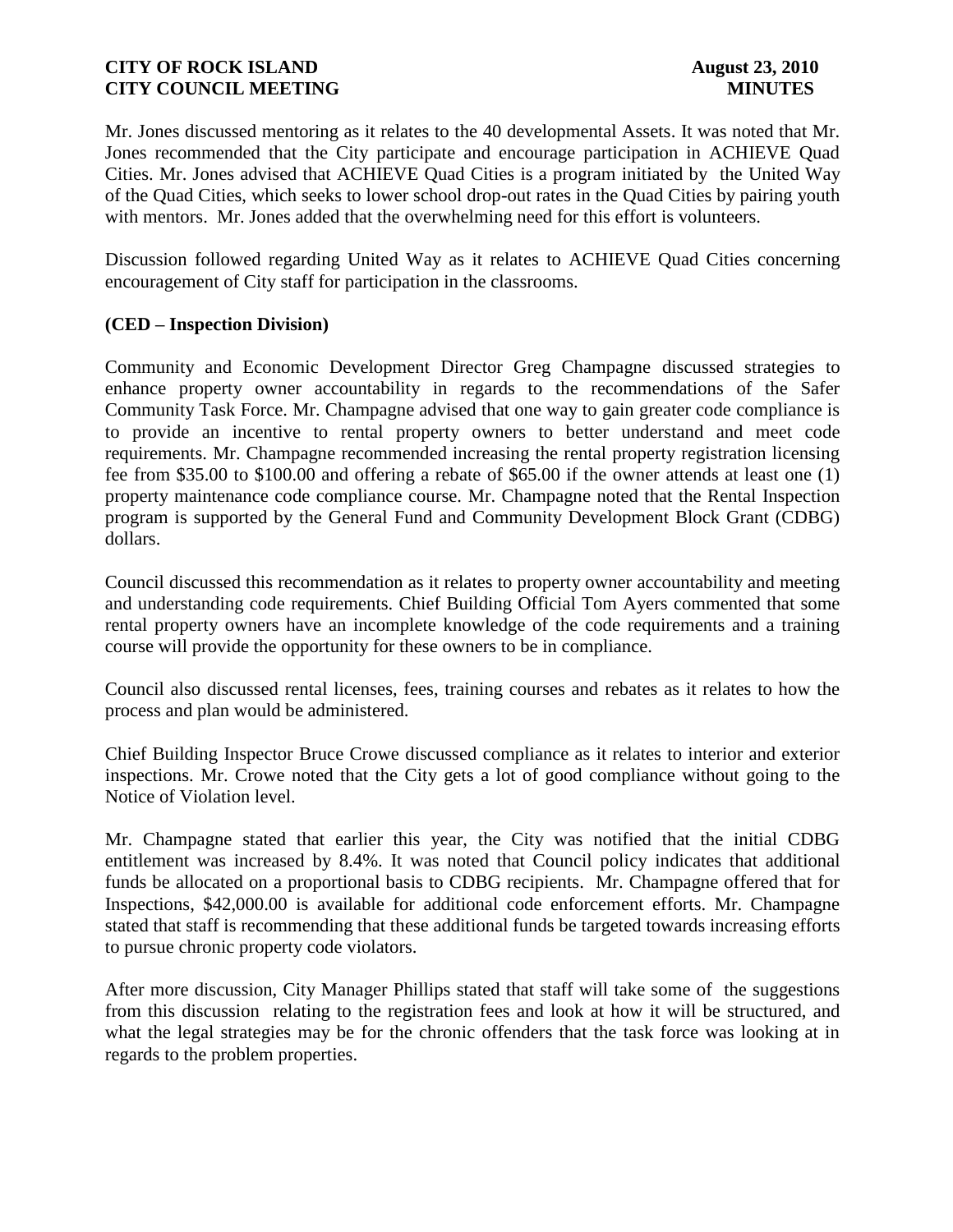## **(DARI-COMEDY SPORTZ AGREEMENT)**

City Manager Phillips stated that several questions were raised by some Council members in regards to the agreement with DARI and Comedy Sportz, which is on the Agenda this evening for Council consideration. Mr. Phillips then inquired upon Community and Economic Development Director Greg Champagne to update Council on the recent discussion and arrangements regarding the agreement.

Mr. Champagne explained that the agreement with the Development Association of Rock Island (DARI) and Comedy Sportz is in support of the redevelopment of the Rocket Theater for occupancy by Comedy Sportz. It was noted that several months ago, Comedy Sportz ended the relationship they were in with the property on  $3<sup>rd</sup>$  Avenue. Since that time, they have looked at other communities and Rock Island for a place to continue their business.

Mr. Champagne indicated that the Development Association of Rock Island has owned the property for approximately six (6) or seven (7) years and will continue to own the property. It was noted that DARI will be responsible for everything in regards to the building with the exception of the utilities; Comedy Sportz will be responsible for the utilities. Mr. Champagne advised that \$200,000.00 in downtown TIF funds will be provided to DARI for building improvements to get it ready for occupancy by Comedy Sportz.

Mr. Champagne discussed various building improvements and noted that the restrooms will be moved to the first floor. In addition, Mr. Champagne indicated that \$25,000.00 will pass through DARI to Comedy Sportz; they will then use the funds for the purchase of equipment, fixtures and other items related to the operation of the business, and as part of that, the City will have security interest in the equipment and fixtures that will be purchased for the building.

Mr. Champagne indicated that Comedy Sportz has been in business for 20 years and the agreement provides an opportunity to put a vacant property back into productive use, and allows a 20 year old business to continue in the city of Rock Island.

Discussion followed regarding eligibility for loans (CIRLF) as it relates to Comedy Sportz, funding and costs at it relates to current repairs and future improvements of the building and code issues as it relates to responsibility concerning DARI.

### **ADJOURNMENT**

A motion made by Alderwoman Murphy and seconded by Alderman Jones to adjourn the meeting carried by the following aye and No vote. Those voting Aye being Alderman Brooks, Alderman Conroy, Alderman Foley, Alderman Tollenaer, Alderman Jones, Alderwoman Murphy and Alderman Austin; those voting No, none. The meeting was adjourned at 6:15 p. m.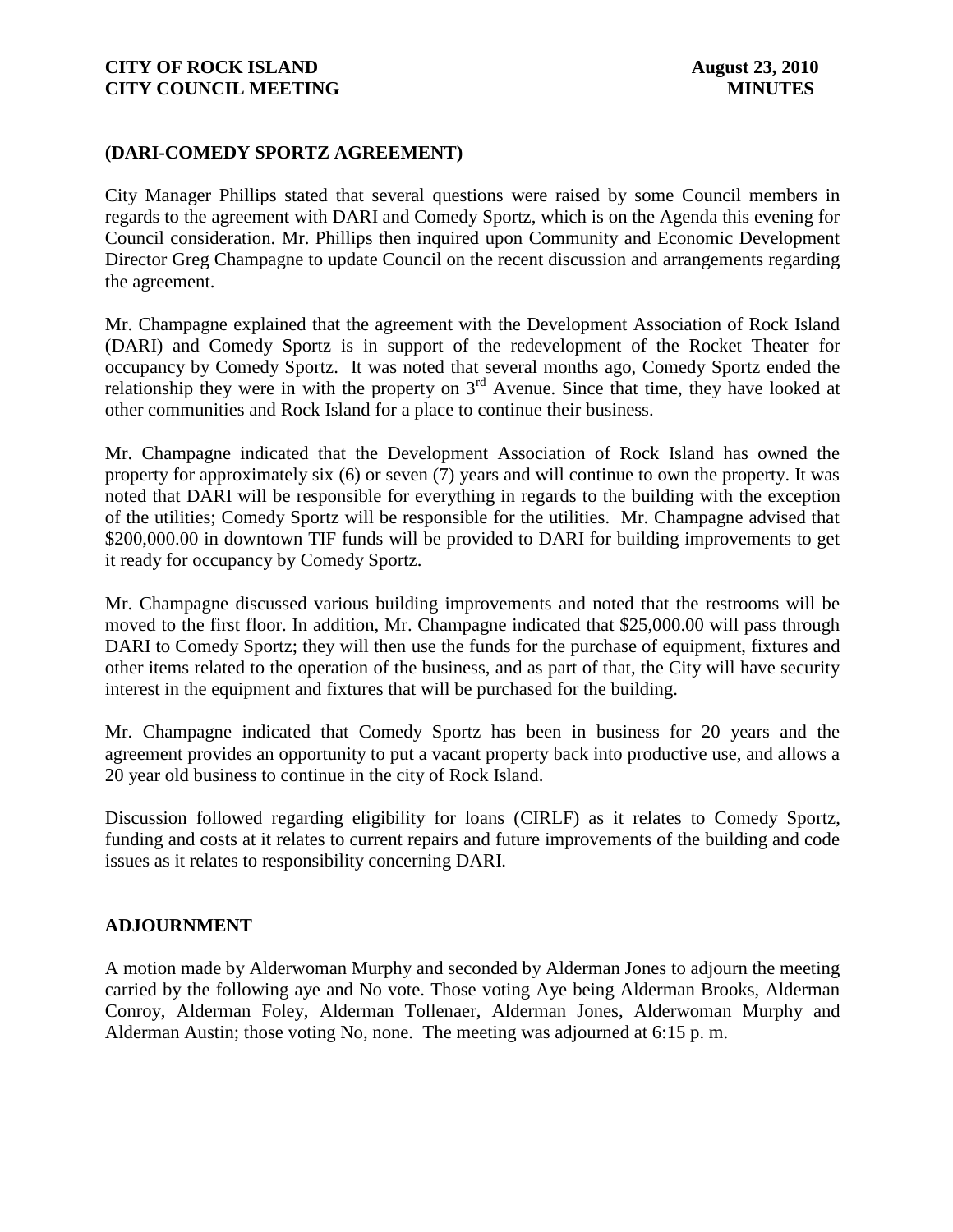# **CITY OF ROCK ISLAND August 23, 2010**<br> **CITY COUNCIL MEETING MINUTES CITY COUNCIL MEETING**

\_\_\_\_\_\_\_\_\_\_\_\_\_\_\_\_\_\_\_\_\_\_\_\_\_\_\_\_\_\_ Aleisha L. Patchin, City Clerk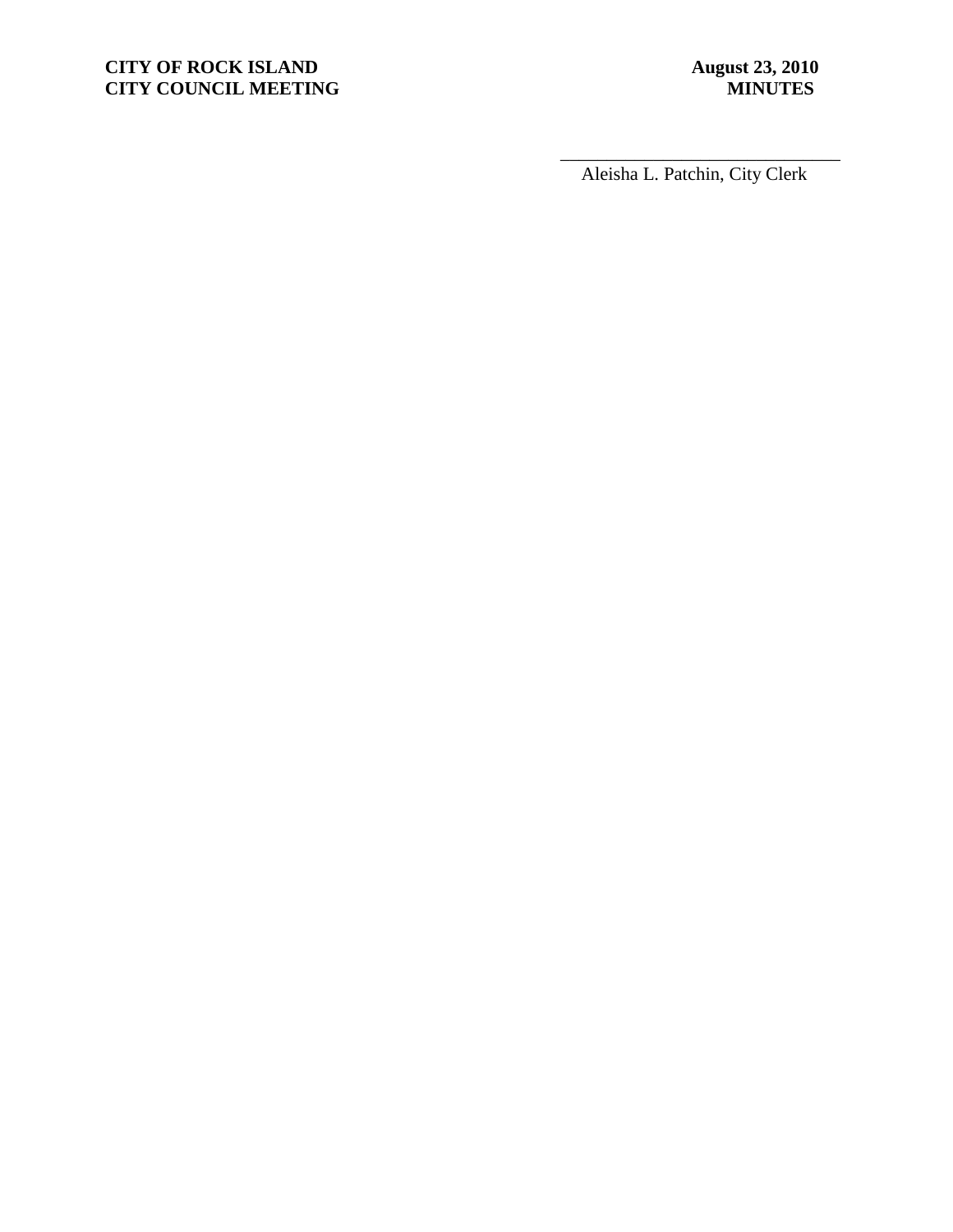Rock Island City Council met in regular session at 6:45 p.m. in Council Chambers of Rock Island City Hall. Present were Mayor Dennis E. Pauley, presiding, and Aldermen Terry M.A. Brooks I, David Conroy, P.J. Foley, Stephen L. Tollenaer, Jason W. Jones, Joy Murphy and Charles O. Austin III. City Manager John Phillips was also present.

#### Introductory Proceedings

Mayor Pauley called the meeting to order and led in the Pledge of Allegiance to the Flag of the United States of America. Alderman Jones gave the Invocation.

#### Agenda Item #5 **Minutes of the Meeting of August 9, 2010.**

A motion was made by Alderman Austin and seconded by Alderman Jones to approve the Minutes of the Meeting of August 9, 2010 as printed. The motion carried by the following Aye and No vote; those voting Aye being Alderman Brooks, Alderman Conroy, Alderman Foley Alderman Tollenaer, Alderman Jones, Alderwoman Murphy and Alderman Austin; those voting No, none.

### Agenda Item #6 **Update Rock Island by Mayor Pauley.**

Mayor Pauley stated that item #16 on the Agenda this evening is an agreement between the City and the Development Association of Rock Island (DARI) that will support the redevelopment and reuse of the Rocket Theatre property by Comedy Sportz. It was noted that Comedy Sportz has been in business for twenty years in downtown Rock Island. The Mayor added that the new space will allow the business to remain in the District and expand its operations.

Mayor Pauley stated that City support is in the form of a \$200,000.00 contribution to DARI to make necessary repairs and upgrades to the Rocket Theater property. It was noted that funding to support the renovation is from Downtown Tax Increment Finance revenue. Mayor Pauley stated that in addition, \$25,000 will be provided to Comedy Sportz to assist with the purchase of fixtures and equipment used to operate the business.

 Mayor Pauley indicated that another agreement on the Agenda is with the Mandus Group / Spirit Partners; they plan to expand in Rock Island, and this agreement will help foster a significant expansion by the company at their  $2408\,4^{\text{th}}$  Avenue location in the City. It was noted that the project involves two (2) phases that could result in close to \$4 million dollars in new investment and 60 jobs.

Mayor Pauley indicated that the first phase involves construction of a 7,500 square foot addition to support assembly of mobile military vehicle maintenance units by Mandus Group and their associated company Spirit Partners. This will add 15 jobs. It was noted that in support of the project, the City will sell property it owns to the east and west to the company's current facility. It was noted that the property to the east is a vacant lot. The Mayor added that the property to the west is the site of a former fuel station/auto repair business.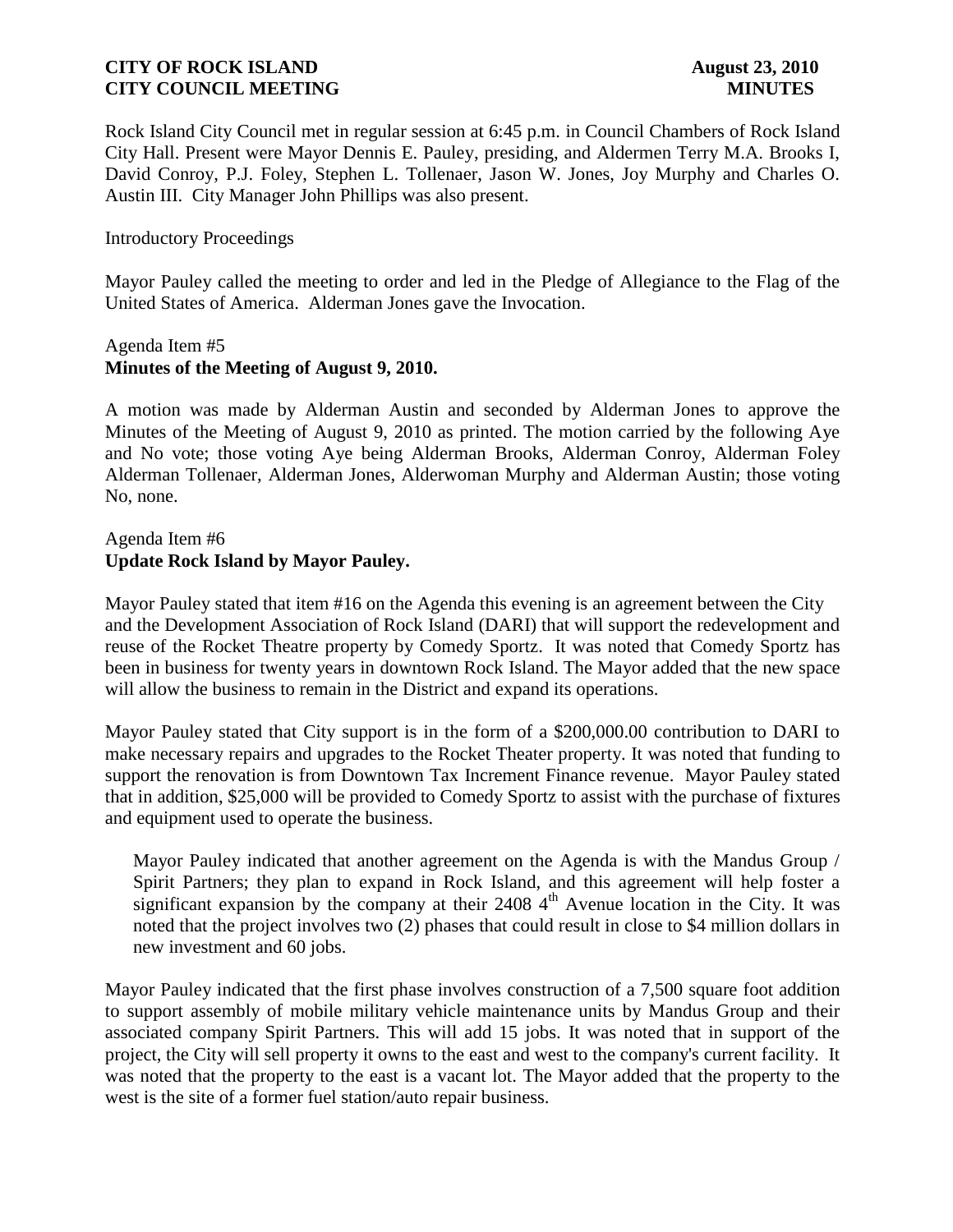It was noted that the second phase of the project involves acquisition of the property at 2435 5<sup>th</sup> Avenue. This is an approximate 26,000 square foot building, which currently houses the Rock Island Register Company. The Mandus Group / Spirit Partners plan to renovate the building for their use as well as for use by tenant businesses. Mayor Pauley advised that City support for phase two (2) includes a \$50,000 loan and \$83,600.00 in façade improvement funds to support installation of new widows and tuck pointing of the exterior brick surface. In addition, the City will reconstruct  $25<sup>th</sup>$  Street between  $4<sup>th</sup>$  and  $5<sup>th</sup>$  Avenue and cover one-half the cost to replace sidewalks on  $4<sup>th</sup>$  Avenue and  $24<sup>th</sup>$  Street. It is expected this work will take place over the next five (5) years as the company's primary focus will be on constructing the new building. The Mayor commented that this will add a total of 60 new jobs for this project.

Mayor Pauley indicated that Smooth Groove will be performing at Schwiebert Riverfront Park on Tuesday, August  $24<sup>th</sup>$  at 7:00 p.m. It was noted that food concessions will be available at 6:00 p.m. The Mayor noted that there will be a free dance lesson at 6:30 p.m.

Mayor Pauley stated that the 26<sup>th</sup> annual Labor Day Parade will be held on Monday, September 6<sup>th</sup>. It was noted that this year's theme is "Learning Comes to Life!" Mayor Pauley indicated that staging for the parade begins at 8:30 a.m. in the area around Washington Junior High School, located at 33<sup>rd</sup> Street and 18<sup>th</sup> Avenue. The parade starts promptly at 9:30 a.m. and travels West along  $18<sup>th</sup>$  Avenue, turns South at  $24<sup>th</sup>$  Street, then West on  $25<sup>th</sup>$  Avenue and disbands into the Rock Island High School lots on 25<sup>th</sup> Avenue.

### Agenda Item #7 **Presentation of the 2010 Citizen of the Year awards by members of the Citizen of the Year Committee and Mayor Pauley.**

Citizen of the Year Committee Co-Chairman Chuck Austin (Alderman  $7<sup>th</sup>$  Ward) and Mayor Pauley approached the podium. Alderman Austin thanked Co-Chair P.J. Foley (Alderman 3<sup>rd</sup> Ward), City Clerk Aleisha Patchin and the members of the 2010 Citizen of the Year Committee for all of their efforts in the selection of the 2010 Citizens of the Year.

The winners in each category were introduced by a member of the current committee, which consisted of winners of the 2009 Citizen of the Year awards.

The winners of the 2010 Citizen of the Year are as follows:

**Business:** Chris Elsberg Insurance Agency- Introduced by Grace Diaz Shirk

**Professional:** Berlinda Tyler-Jamison - Introduced by Labor Day Parade Committee member and City Employee Mary Chappell

**Education:** Grace Diaz Shirk- Introduced by Alderman Chuck Austin (Co-Chair of 2010 Citizen of the Year Committee)

**Organization:** Augustana College – Introduced by Alderman P.J. Foley (Co-Chair of 2010) Citizen of the Year Committee) President Steven Bahls accepted the award.

**Individual:** Mark W. Schwiebert - Introduced by Robert Fout

**City Employee:** Patrick Doherty - Introduced by Deputy Fire Chief James Fobert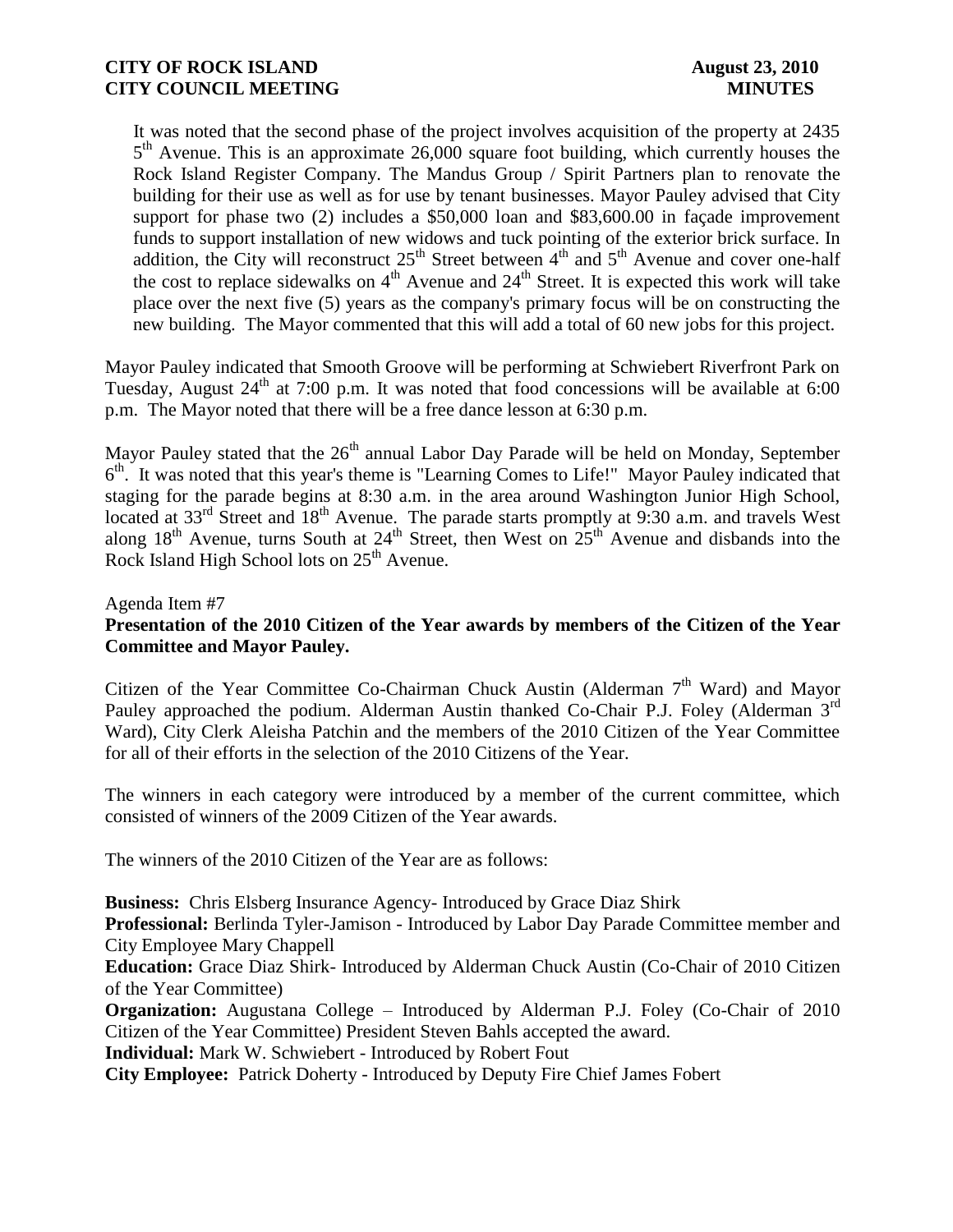Youth: Chasson Randle and Ciara Turner - Introduced by Michelle Lillis (Ciara Turner was unable to attend the awards, Ms. Turner's mother, Olivia Blaisdell accepted the award) **Honorary -** Chad Pregracke - Introduced by Jim Kerr (Mr. Pregracke was unable to attend the awards ceremony.)

Co - Chairman/Alderman Chuck Austin announced that Grace Diaz Shirk was the overall winner of the 2010 Citizen of the Year award. Alderman Austin reviewed the reasons for her nomination and selection by the committee. It was noted that Ms. Shirk will be the Grand Marshal of the Labor Day Parade.

Pictures were taken of the 2010 Citizen of the Year award winners with Mayor Pauley.

#### Agenda Item #8

### **Proclamation declaring the week of August 29 to September 4, 2010 as Live United Week.**

 Mayor Pauley read the Proclamation declaring August 29 to September 4, 2010 as Live United Week. Tracy Kurowski and Jenny Parvin who are representatives from United Way accepted, and thanked the Mayor and Council for the Proclamation.

### Agenda Item #9 **Proclamation declaring September 6, 2010 as Labor Day.**

Mayor Pauley made reference the Proclamation declaring September 6, 2010 as Labor Day.

### Agenda Item #10

### **A Special Ordinance authorizing execution of the Illinois Public Works Mutual Aid Network agreement and the Illinois Water/Wastewater Agency Response Network agreement.**

Alderman Conroy moved and Alderman Foley seconded to consider, suspend the rules and pass the ordinance. The motion carried by the following Aye and No vote: those voting Aye being Alderman Brooks, Alderman Conroy, Alderman Foley, Alderman Tollenaer, Alderman Jones, Alderwoman Murphy and Alderman Austin; those voting No, none.

### Agenda Item #11 **CLAIMS**

It was moved by Alderman Austin, seconded by Alderwoman Murphy to accept the following reports and authorize payment as recommended. The motion carried by the following Aye and No vote: those voting Aye being Alderman Brooks, Alderman Conroy, Alderman Foley, Alderman Tollenaer, Alderman Jones, Alderwoman Murphy and Alderman Austin; those voting No, none.

a. Report from the Administrative Services Department regarding payment in the amount of \$30,012.11 to Attorney Timothy Feeney (Crawford & Company) for Worker's Compensation settlement for Daniel Morck.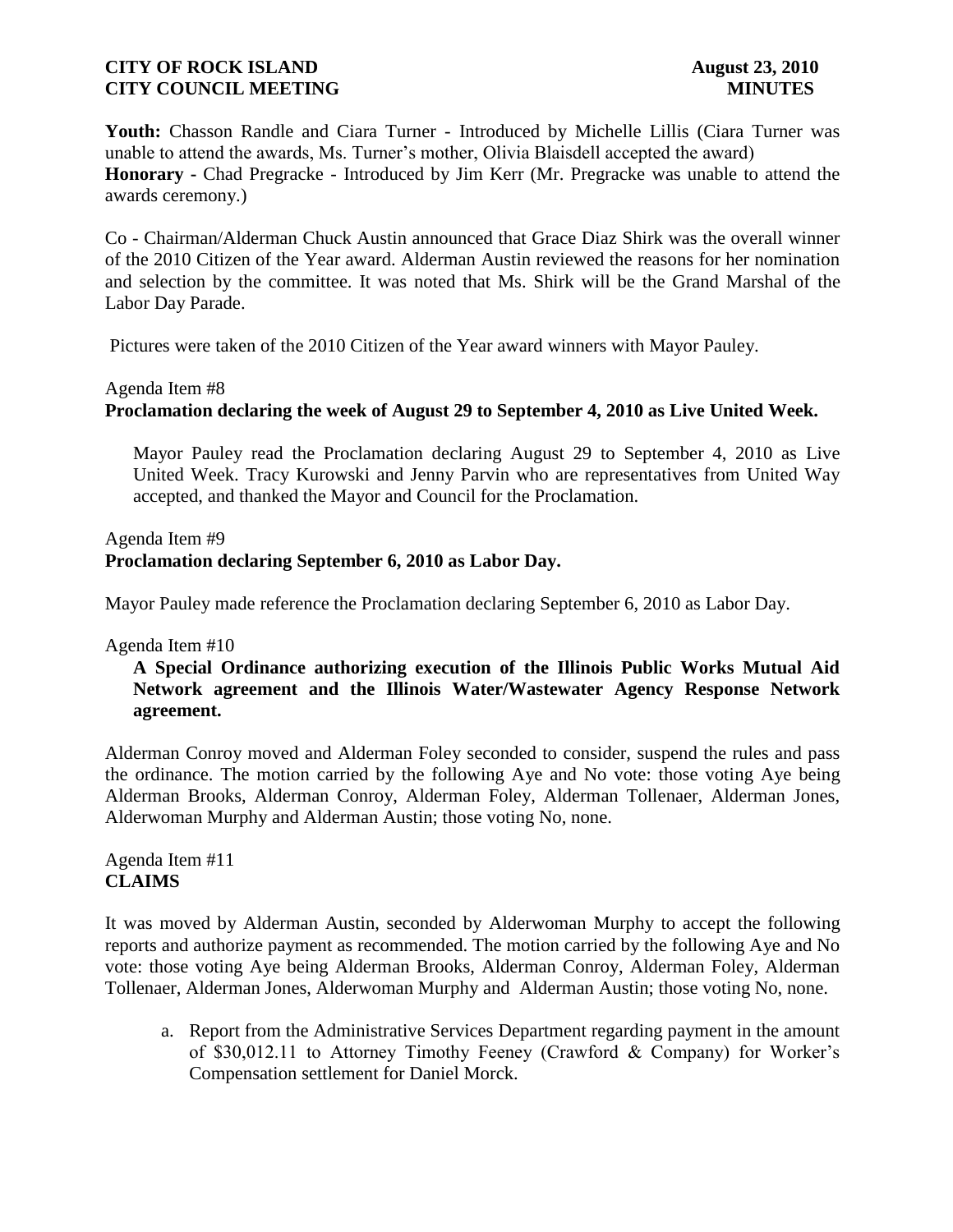- b. Report from the Administrative Services Department regarding payment in the amount of \$3,750.00 to Harris Computer Systems for E-billing license and services.
- c. Report from the Public Works Department regarding payment in the amount of \$24,495.21 to Peterson Parking Lot Striping, Inc. for services provided for the 2010 Joint Pavement Marking Program. (240)
- d. Report from the Public Works Department regarding payment #1 in the amount of \$26,350.96 to Bi-State Masonry for services provided for the 2010 Parking Ramp Renovations project. (243)
- e. Report from the Public Works Department regarding payment #3 in the amount of \$24,739.14 to Centennial Contractors of the Quad Cities, Inc for services provided for the 2010 50/50 Sidewalk and Curb and Tree Program. (244)
- f. Report from the Public Works Department regarding payment #1 in the amount of \$52,394.02 to Langman Construction for services provided for the  $20<sup>th</sup>$  Street Sidewalk Installation-East Side project. (245)
- g. Report from the Public Works Department regarding payment #1 in the amount of \$104,079.15 to Langman Construction for services provided for the 2010 Catch Basin and Manhole Program. (246)
- h. Report from the Public Works Department regarding payment #2 in the amount of \$159,565.45 to Langman Construction for services provided for 22½ Avenue resurfacing from  $25<sup>th</sup>$  to  $27<sup>th</sup>$  Street. (247)
- i. Report from the Public Works Department regarding payment #3 in the amount of  $$236,355.23$  to Valley Construction for services provided for the  $14<sup>th</sup>$  Street resurfacing of  $35<sup>th</sup>$  to  $42<sup>nd</sup>$  Avenues,  $40<sup>th</sup>$  Avenue and  $14<sup>th</sup>$  Street to Watch Hill Road. (248)
- j. Report from the Public Works Department regarding payment #4 and final in the amount of \$4,489.39 to Valley Construction for services provided for the MidAmerican Substation Landscape Screen project. (249)
- k. Report from the Public Works Department regarding payment #15 in the amount of \$139,160.75 to Williams/Valley Construction Management for services provided for the Schwiebert Riverfront Park Bid Release 2 project. (250)
- l. Report from the Public Works Department regarding payment #1 in the amount of \$129,344.44 to Langman Construction for services provided for  $23<sup>rd</sup>$  Avenue resurfacing from  $24^{th}$  to  $26^{th}$  Street. (251)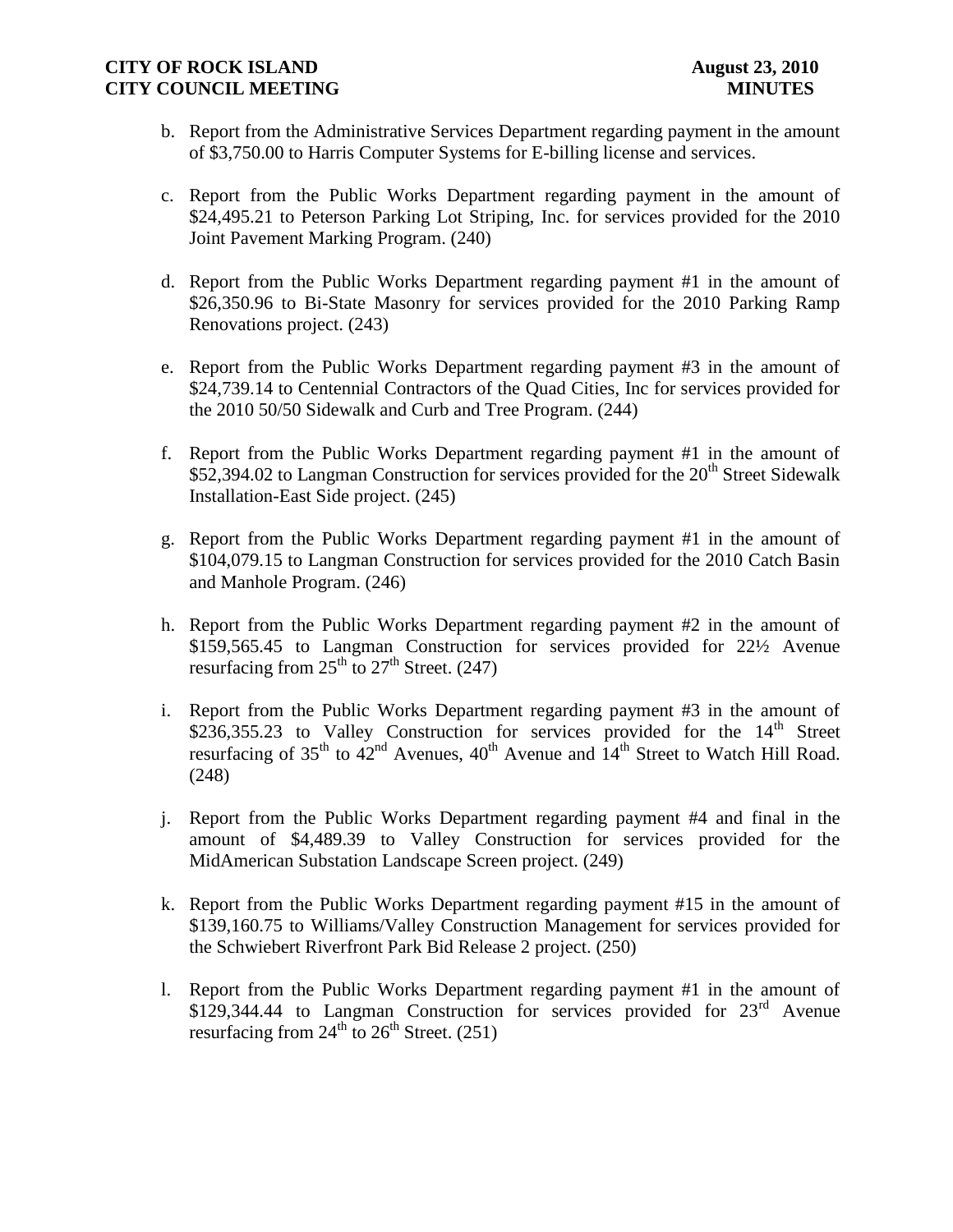- m. Report from the Public Works Department regarding payment #2 in the amount of \$33,778.35 to Centennial Contractors of the Quad Cities, Inc for services provided for the  $14<sup>th</sup>$  and  $15<sup>th</sup>$  Street Reconstruction: South of Blackhawk Road project. (252)
- n. Report from the Administrative Services Department regarding payment in the amount of \$2,645.00 to Bentley Systems, Inc. for Stormwater Software annual maintenance.

#### Agenda Item #12 **Claims for the weeks of August 6 through August 19 in the amount of \$915,590.16.**

Alderwoman Murphy moved and Alderman Austin seconded to allow the claims. The motion carried by the following Aye and No vote: those voting Aye being Alderman Brooks, Alderman Conroy, Alderman Foley, Alderman Tollenaer, Alderman Jones, Alderwoman Murphy and Alderman Austin; those voting No, none.

#### Agenda Item #13 **Payroll for the weeks of July 26 through August 8 in the amount of \$1,298,852.85.**

Alderman Jones moved and Alderman Foley seconded to allow the payroll. The motion carried by the following Aye and No vote: those voting Aye being Alderman Brooks, Alderman Conroy, Alderman Foley, Alderman Tollenaer, Alderman Jones, Alderwoman Murphy and Alderman Austin; those voting No, none.

### Agenda Item #14

## **Report from the Public Works Department regarding bids for the purchase of 150,000 paper yard waste bags for the 2010 Free Fall Leaf Pickup, recommending the bid be awarded to Pabco Industries, LLC in the amount of \$47,010.00.**

It was moved by Alderman Foley, seconded by Alderwoman Murphy to award the bid as recommended and authorize purchase. The motion carried by the following Aye and No vote: those voting Aye being Alderman Brooks, Alderman Conroy, Alderman Foley, Alderman Tollenaer, Alderman Jones, Alderwoman Murphy and Alderman Austin; those voting No, none.

### Agenda Item #15

**Report from the Community and Economic Development Department regarding bids for demolition, tree removal and land clearance of 16 residential properties, and asphalt removal and sidewalk construction at one (1) site, recommending the bid be awarded to Valley Construction Company, Inc. in the amount of \$231,300.00.**

Alderman Foley moved and Alderman Jones seconded to award the bid as recommended and authorize the City Manager to execute the contract documents. The motion carried by the following Aye and No vote: those voting Aye being Alderman Brooks, Alderman Conroy, Alderman Foley, Alderman Tollenaer, Alderman Jones, Alderwoman Murphy and Alderman Austin; those voting No, none.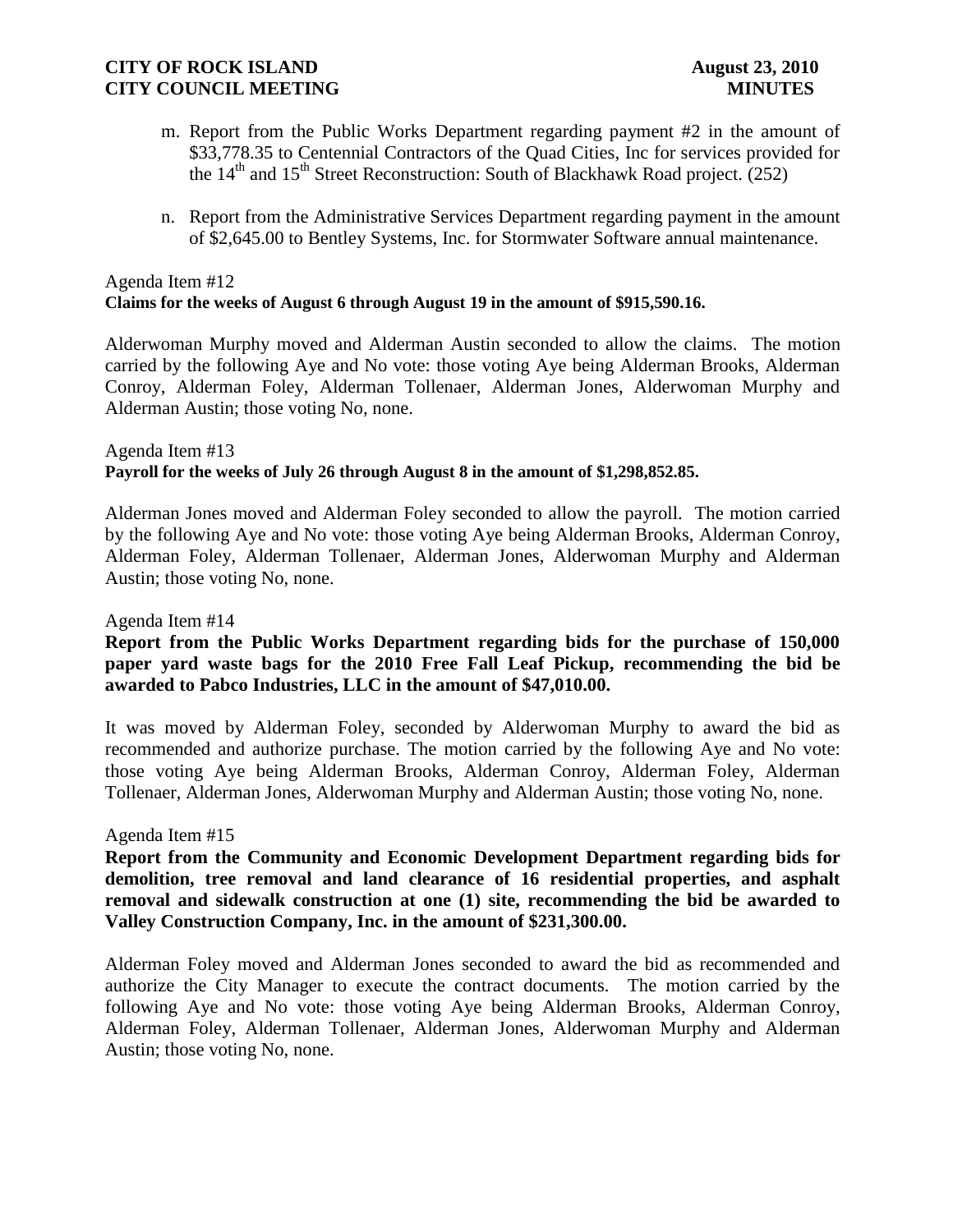#### Agenda Item #16

**Report from the Community and Economic Development Department regarding an agreement with the Development Association of Rock Island (DARI) to facilitate use of the Rocket Theater at 220 19th Street by Comedy Sportz.**

It was moved by Alderman Jones, seconded by Alderman Conroy to approve the agreement as recommended and authorize City Manager to execute the contract documents.

Discussion followed. Alderwoman Murphy stated that for the last 20 years, Comedy Sportz has been building a brand of laughter throughout the Quad Cities.

Alderman Jones inquired upon Community and Economic Development Director Greg Champagne to explain some of the details of the agreement regarding funding.

Mr. Champagne explained that these are Downtown Tax Increment Finance funds that Council allocated three (3) years ago, specifically targeted towards the Rocket Theater.

It was noted that the City's agreement with the Development Association of Rock Island (DARI) will put \$200,000.00 into the building to bring the building into usable condition.

After more discussion, the motion carried by the following Aye and No vote: those voting Aye being Alderman Brooks, Alderman Conroy, Alderman Foley, Alderman Tollenaer, Alderman Jones, Alderwoman Murphy and Alderman Austin; those voting No, none.

### Agenda Item #17

**Report from the Community and Economic Development Department regarding a development agreement with Spirit Partners for an expansion of their business operation at 24th Street and 4th Avenue and an agreement for the purchase of property at 2435 5th Avenue.**

Alderman Conroy moved and Alderman Jones seconded to approve the agreements as recommended and authorize the City Manager to execute the contract documents.

Discussion followed. Mayor Pauley acknowledged Sam Kupresin of Spirit Partners. Mayor Pauley offered that this has been a great partnership between Spirit Partners, Quad Cities First, the City of Rock Island and City employees to get this project accomplished.

After discussion, the motion carried by the following Aye and No vote: those voting Aye being Alderman Brooks, Alderman Conroy, Alderman Foley, Alderman Tollenaer, Alderman Jones, Alderwoman Murphy and Alderman Austin; those voting No, none.

Agenda Item #18

**Report from the Community and Economic Development Department regarding an agreement with SGGM to perform a professional condition assessment of Old Lincoln School in the amount of \$12,500.00.**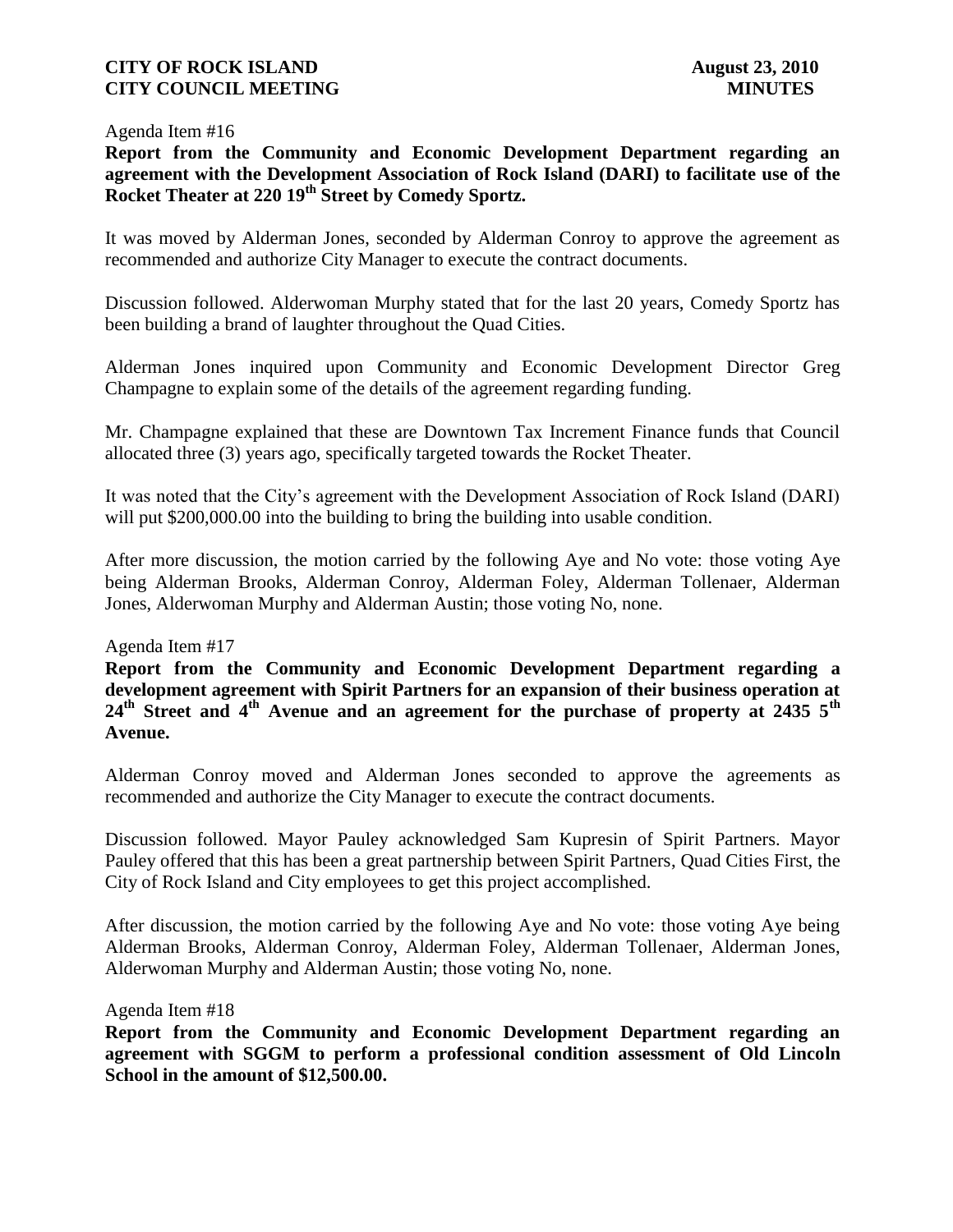It was moved by Alderwoman Murphy, seconded by Alderman Foley to approve an agreement with SGGM as recommended and authorize the City Manager to execute the contract documents.

Discussion followed with Alderman Conroy inquiring as to whether the \$12,500.00 is a 100% grant and whether or not the City is tied to anything.

Planning and Redevelopment Administrator Alan Carmen stated that 20% is part of this year's current and approved fiscal year's budget.

It was noted that no strings are attached. Mr. Carmen advised that staff is looking for the outcome of the evaluation so that staff can report back to Council for what direction there could be as to any further potential improvements that could be budgeted. Mr. Carmen stated that this would be a policy decision for Council to determine if additional investment is made into the property to stabilize it or not.

After more discussion, the motion carried by the following Aye and No vote: those voting Aye being Alderman Brooks, Alderman Conroy, Alderman Foley, Alderman Jones, Alderwoman Murphy and Alderman Austin; those voting No, Alderman Tollenaer.

### Agenda #19

### **Report from the Finance Department regarding an adjustment to the Fiscal Year 2011 Budget, recommending an adjustment to the CDBG Loan Programs Fund in the amount of \$16,787.00.**

Alderman Foley moved and Alderman Conroy seconded to approve the budget adjustment as recommended. The motion carried by the following Aye and No vote: those voting Aye being Alderman Brooks, Alderman Conroy, Alderman Foley, Alderman Tollenaer, Alderman Jones, Alderwoman Murphy and Alderman Austin; those voting No, none.

#### Agenda Item #20

**Report from the Fire Department regarding a Pyrotechnic display (fireworks) for Augustana College as part of their Hometown Celebration on September 1st, recommending granting a variance for the proposed event.**

It was moved by Alderwoman Murphy, seconded by Alderman Foley to approve the variance as recommended.

Discussion followed with Alderman Austin inquiring upon Kai Swanson of Augustana College to give a few details of the upcoming event.

Mr. Swanson of 2514 22 ½ Avenue and Scott Cason, Assistant Vice President of Marketing and Communication at Augustana stepped forward.

Mr. Swanson invited everyone to join Augustana on September  $1<sup>st</sup>$  at 6:30 p.m. at Schwiebert Riverfront Park to celebrate the  $150<sup>th</sup>$  Anniversary of Augustana's first day of classes. Mr.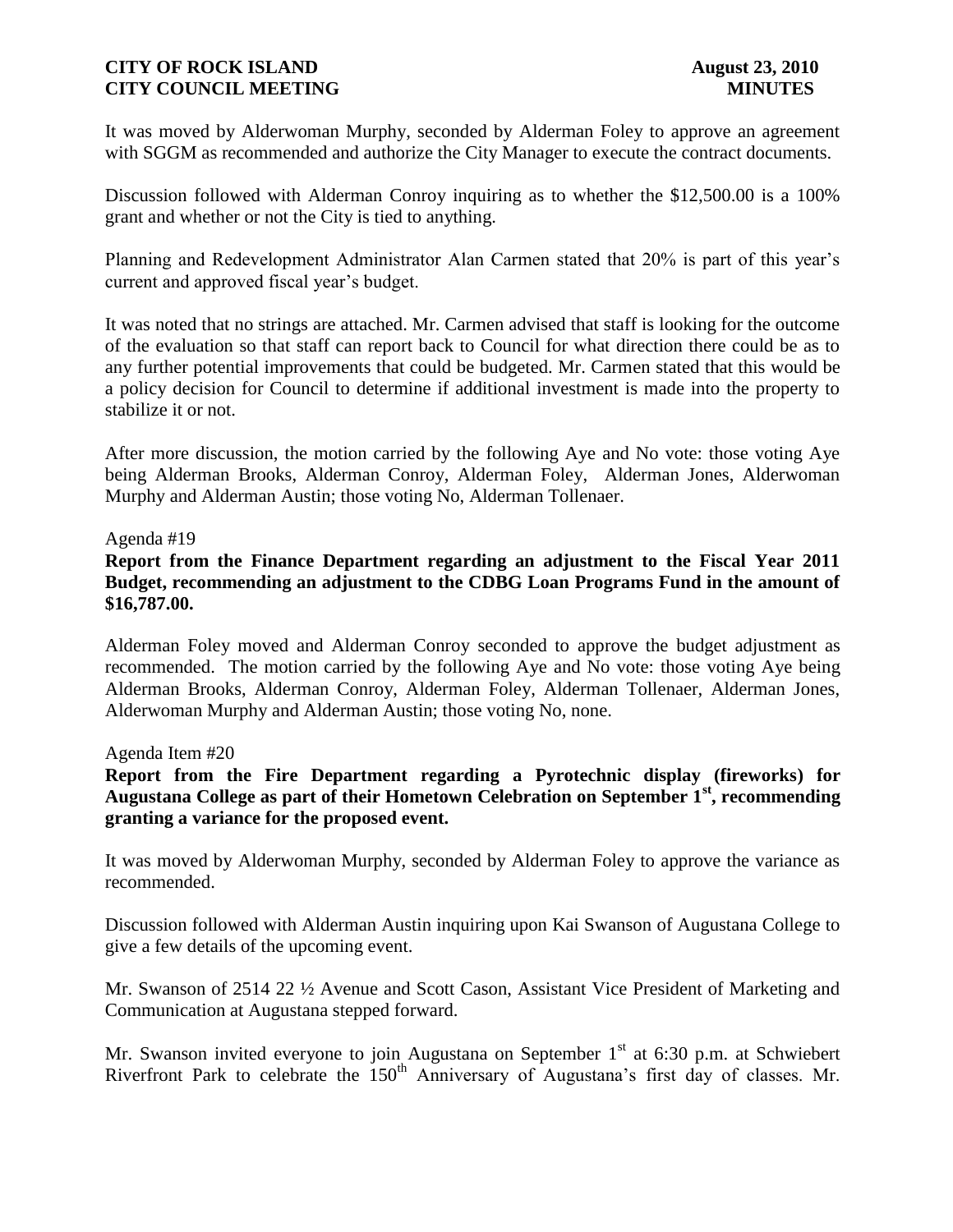Swanson added that Augustana's band and choir will perform, free ice cream will be provided and upon Council's approval, Augustana would like to have a fireworks display.

After discussion, the motion carried by the following Aye and No vote: those voting Aye being Alderman Brooks, Alderman Conroy, Alderman Foley, Alderman Tollenaer, Alderman Jones, Alderwoman Murphy and Alderman Austin; those voting No, none.

#### Agenda Item #21

### **Report from the Community and Economic Development Department regarding a Resolution supporting the application for a grant for the Rock Island Bikeways project through the Illinois Transportation Enhancement Program.**

Alderman Jones moved and Alderman Foley seconded to adopt the Resolution as recommended. The motion carried by the following Aye and No vote: those voting Aye being Alderman Brooks, Alderman Conroy, Alderman Foley, Alderman Tollenaer, Alderman Jones, Alderwoman Murphy and Alderman Austin; those voting No, none.

#### Agenda Item #22

### **Report from the Community and Economic Development Department regarding a request from Ms. Julie Hahn to apply for a Special Use Permit to operate a small animal veterinary clinic out of an existing vacant residence at 2300 18th Avenue.**

It was moved by Alderman Foley seconded by Alderman Conroy to allow for the application of the Special Use Permit as recommended. The motion carried by the following Aye and No vote: those voting Aye being Alderman Brooks, Alderman Conroy, Alderman Foley, Alderman Tollenaer, Alderman Jones, Alderwoman Murphy and Alderman Austin; those voting No, none.

#### Agenda Item #23

**Report from the Community and Economic Development Department regarding a request from Ms. Joy Murphy (6th Ward Alderman) to apply for a Special Use Permit to allow customers of her Personalized Christmas Stockings business to come to her residence to pick up and/or place orders, to have seasonal weekend retail hours and an annual Christmas Open House and Spring Surplus Sale out of her residence and to have part-time seasonal employees for her workshop at 4502 7th Avenue.**

Alderman Conroy moved and Alderman Foley seconded to allow for the application of the Special Use Permit as recommended. The motion carried by the majority vote of six (6) in favor with one  $(1)$  Alderman abstaining.

#### Agenda Item #24

### **Report from the Mayor regarding appointments and reappointments to the Human Rights Commission, Citizens Advisory Committee and Planning Commission.**

It was moved by Alderman Tollenaer, seconded by Alderman Foley to approve the appointments and reappointments as recommended. The motion carried by the following Aye and No vote: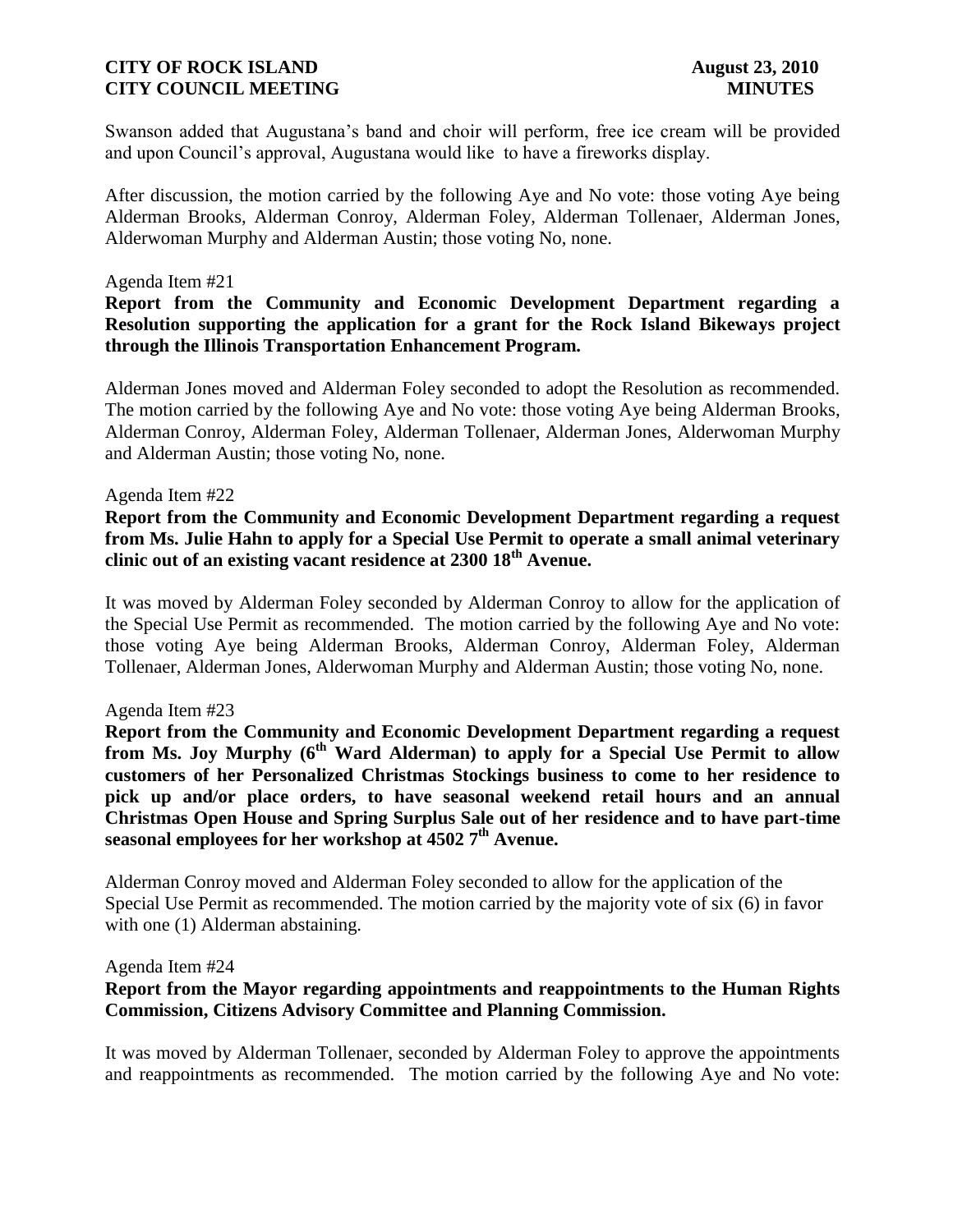those voting Aye being Alderman Brooks, Alderman Conroy, Alderman Foley, Alderman Tollenaer, Alderman Jones, Alderwoman Murphy and Alderman Austin; those voting No, none.

Linda Golden, Kai Swanson, Ava Ketter and Pastor Greg Mayer were reappointed to the Human Rights Commission for 3 year terms expiring in 2013.

Kevin Hird and Jerry Wolking were reappointed to the Citizens Advisory Committee with terms to expire on September 30, 2012. Jean McAdam was appointed to the Citizens Advisory Committee with a term to expire on September 11, 2011. Lee Strohbehn was appointed to the Citizens Advisory Committee with a term to expire on September 30, 2012 and Kevin Nolan and Tom Sparkman were appointed to the Citizens Advisory Committee with terms to expire on September 30, 2013.

Ed Hanna was appointed to the Planning Commission with a term to expire on April 30, 2011.

#### Agenda Item #25

**Report from the City Clerk regarding a request from RIBCO for a modification to their August 28, 2010 Concert Series event application, requesting to use the Plaza from 2:00 p.m. to 6:00 p.m. for a River City Beer Festiv-ale instead of an evening concert on the Plaza.**

Alderman Jones moved and Alderwoman Murphy seconded to approve the modification as recommended, subject to complying with all Plaza and liquor regulations. The motion carried by the following Aye and No vote: those voting Aye being Alderman Brooks, Alderman Conroy, Alderman Foley, Alderman Tollenaer, Alderman Jones, Alderwoman Murphy and Alderman Austin; those voting No, none.

#### Agenda Item #26

## **Report from the City Clerk regarding an Activity permit application for the 26th annual Labor Day Parade to be held on Monday, September 6, 2010.**

It was moved by Alderman Foley, seconded by Alderwoman Murphy to approve the event as recommended. The motion carried by the following Aye and No vote: those voting Aye being Alderman Brooks, Alderman Conroy, Alderman Foley, Alderman Tollenaer, Alderman Jones, Alderwoman Murphy and Alderman Austin; those voting No, none.

### Agenda Item #27

**Report from the City Clerk regarding a request for a Sound Amplification permit from the Apostolic Sanctuary for a Tent Revival to be held on Saturday, September 11, 2010 from 6:00 p.m. to 9:00 p.m. and on Sunday, September 12, 2010 from 11:00 a.m. to 2:00 p.m. at 3808 11th Street.**

Alderman Tollenaer moved and Alderwoman Murphy seconded to approve the Sound Amplification permit as recommended. The motion carried by the following Aye and No vote: those voting Aye being Alderman Brooks, Alderman Conroy, Alderman Foley, Alderman Tollenaer, Alderman Jones, Alderwoman Murphy and Alderman Austin; those voting No, none.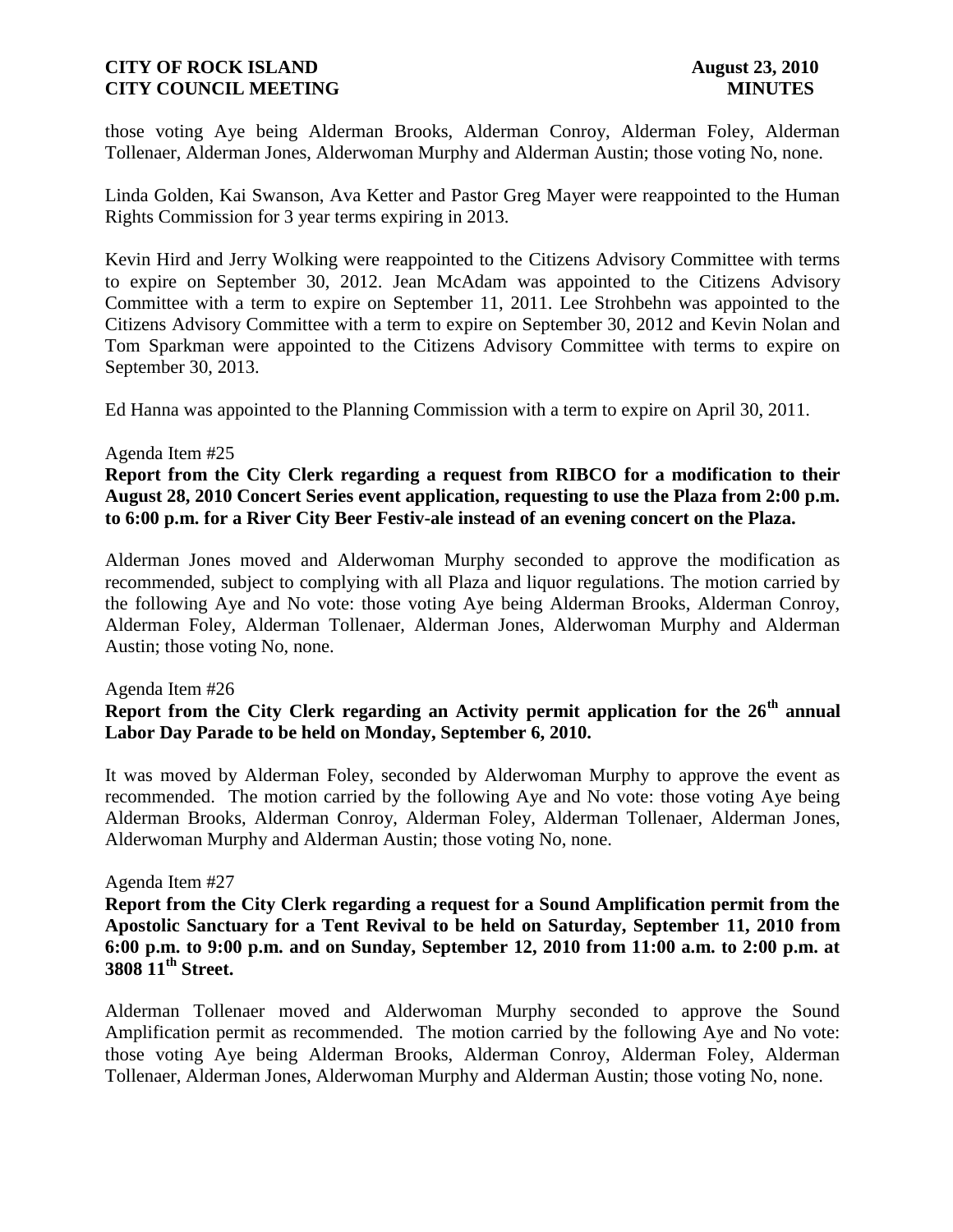#### Agenda Item #28

**Report from the City Clerk regarding a request for an Activity Permit from Rock Island High School for Saturday, September 25, 2010 from 9:00 a.m. to 2:00 p.m. for their annual corner can collection for the Student Food Drive.** 

It was moved by Alderman Foley, seconded by Alderman Conroy to approve the activity permit as recommended. The motion carried by the following Aye and No vote: those voting Aye being Alderman Brooks, Alderman Conroy, Alderman Foley, Alderman Tollenaer, Alderman Jones, Alderwoman Murphy and Alderman Austin; those voting No, none.

Agenda Item #29

**Report from the City Clerk regarding a request for an Activity Permit from Rock Island High School for their Homecoming Parade to be held on Thursday, September 30, 2010 from 3:15 p.m. to 3:45 p.m.**

Alderman Foley moved and Alderwoman Murphy seconded to approve the event as recommended. The motion carried by the following Aye and No vote: those voting Aye being Alderman Brooks, Alderman Conroy, Alderman Foley, Alderman Tollenaer, Alderman Jones, Alderwoman Murphy and Alderman Austin; those voting No, none.

Agenda Item #30

### **Items from the City Manager's Memorandum Packet.**

City Manager Phillips inquired upon Finance Director Bill Scott to review the July Management report that was included in the memo packet.

Mr. Scott stated that the City is still four (4) months behind on receiving income tax receipts from the State of Illinois, which is approximately \$1,195,000.00.

Mr. Scott stated that the replacement tax is becoming a concern. It was noted that there will be no replacement tax for September. Mr. Scott indicated that October will be a key month in regards to the replacement tax.

Mr. Scott advised that expenses for the General Fund are at 29%, which is still under the benchmark of 33%.

Mr. Scott stated that in regards to the revenues reported for the Water and Wastewater funds, it is at 24% for water and 20% for wastewater. Mr. Scott explained that both of these funds have General Obligation Bonds budgeted. It was noted that \$2 million dollars is budgeted for water and \$5 million dollars is budgeted for wastewater. Mr. Scott stated that if the bonds are backed out and revenues associated with operations are looked at, then these funds are at 37% and 38%.

Alderman Austin offered that he will host a Ward meeting on Thursday, September 9, 2010 at 6:30 p.m. at the First Church of the Nazarene located at  $38<sup>th</sup>$  Street just north of Saukie Golf Course. Alderman Austin offered that residents of the 7<sup>th</sup> Ward as well as everyone else in the community are invited to attend the meeting. It was noted that the meeting will give residents an